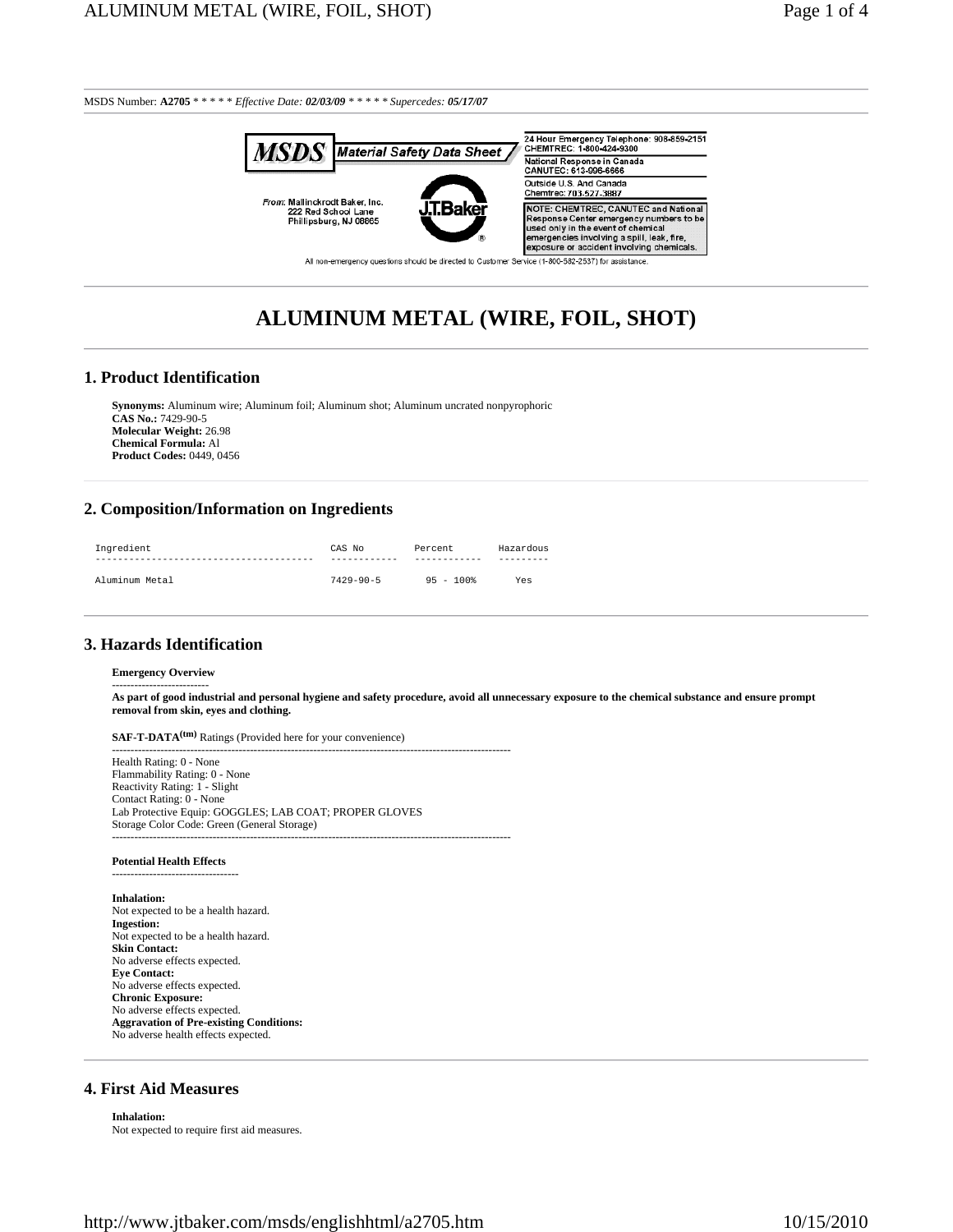**Ingestion:** Not expected to require first aid measures. **Skin Contact:** Not expected to require first aid measures. **Eye Contact:** Not expected to require first aid measures.

## **5. Fire Fighting Measures**

**Fire:** Not considered to be a fire hazard. **Explosion:** Not considered to be an explosion hazard. **Fire Extinguishing Media:** Use any means suitable for extinguishing surrounding fire. **Special Information:** Use protective clothing and breathing equipment appropriate for the surrounding fire.

#### **6. Accidental Release Measures**

Sweep, scoop or pick up spilled material. Package for reclamation or recovery. Package unreclaimable material for disposal in an approved waste disposal facility.

#### **7. Handling and Storage**

Keep in a tightly closed container, stored in a cool, dry, ventilated area. Protect against physical damage. Isolate from incompatible substances. Containers of this material may be hazardous when empty since they retain product residues (dust, solids); observe all warnings and precautions listed for the product.

## **8. Exposure Controls/Personal Protection**

**Airborne Exposure Limits:** -OSHA Permissible Exposure Limit (PEL): 15 mg/m3 (TWA) total dust and 5 mg/m3 (TWA) respirable fraction for Aluminum metal as Al. -ACGIH Threshold Limit Value (TLV): 1 mg/m3 respirable fraction (TWA), Aluminum metal and Insoluble compounds, A4. **Ventilation System:** In general, dilution ventilation is a satisfactory health hazard control for this substance. However, if conditions of use create discomfort to the worker, a local exhaust system should be considered. **Personal Respirators (NIOSH Approved):** Not expected to require personal respirator usage. **Skin Protection:** Wear protective gloves and clean body-covering clothing. **Eye Protection:** Safety glasses.

## **9. Physical and Chemical Properties**

**Appearance:** Bright, silver-white metal. **Odor: Odorless Solubility:** Insoluble in water. **Density:** 2.70 **pH:** No information found. **% Volatiles by volume @ 21C (70F):** 0 **Boiling Point:** 2327C (4221F) **Melting Point:** 660C (1220F) **Vapor Density (Air=1):** No information found. **Vapor Pressure (mm Hg):** 1 @ 1284C (2343F) **Evaporation Rate (BuAc=1):** No information found.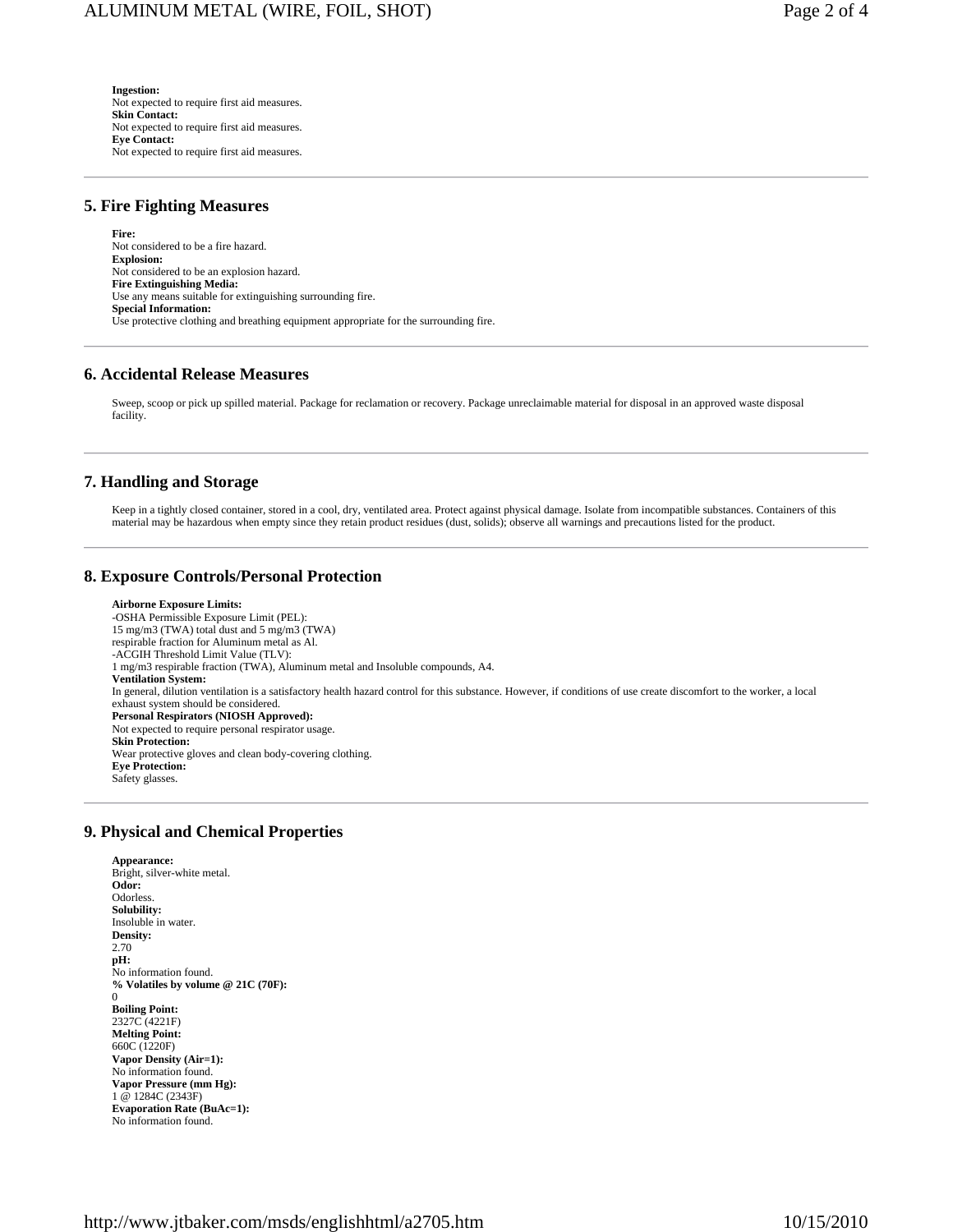# **10. Stability and Reactivity**

**Stability:** Stable under ordinary conditions of use and storage. **Hazardous Decomposition Products:** Toxic metal fumes may form when heated to decomposition. **Hazardous Polymerization:** Will not occur. **Incompatibilities:** Mercury, halocarbons, halogens, water (with bulk aluminum powder) strong oxidizing agents, some acids, bases and many other materials. **Conditions to Avoid:** Incompatibles.

# **11. Toxicological Information**

No LD50/LC50 information found relating to normal routes of occupational exposure.

| --------\Cancer Lists\----------------- |       |                      |               |  |  |  |
|-----------------------------------------|-------|----------------------|---------------|--|--|--|
|                                         |       | ---NTP Carcinogen--- |               |  |  |  |
| Ingredient                              | Known | Anticipated          | IARC Category |  |  |  |
|                                         |       |                      |               |  |  |  |
| Aluminum Metal (7429-90-5)              | NΩ    | NΩ                   | None          |  |  |  |

# **12. Ecological Information**

**Environmental Fate:** No information found. **Environmental Toxicity:** No information found.

# **13. Disposal Considerations**

Whatever cannot be saved for recovery or recycling should be managed in an appropriate and approved waste disposal facility. Processing, use or contamination of this product may change the waste management options. State and local disposal regulations may differ from federal disposal regulations. Dispose of container and unused contents in accordance with federal, state and local requirements.

# **14. Transport Information**

Not regulated.

# **15. Regulatory Information**

| --------\Chemical Inventory Status - Part 1\----------------------------------<br>Ingredient |        |             |                | TSCA EC Japan Australia         |
|----------------------------------------------------------------------------------------------|--------|-------------|----------------|---------------------------------|
|                                                                                              |        |             |                |                                 |
| Aluminum Metal (7429-90-5)                                                                   |        |             |                | Yes Yes No Yes                  |
| --------\Chemical Inventory Status - Part 2\---------------------------------                |        |             |                |                                 |
| Ingredient                                                                                   |        |             | --Canada--     | Korea DSL NDSL Phil.            |
| Aluminum Metal (7429-90-5)                                                                   |        |             |                | Yes Yes No Yes                  |
| --------\Federal, State & International Requlations - Part 1\----------------                |        |             |                | -SARA 302- ------SARA 313------ |
| Ingredient                                                                                   |        |             |                | RQ TPQ List Chemical Catg.      |
| Aluminum Metal (7429-90-5)                                                                   |        |             | No No Yes No   |                                 |
| --------\Federal, State & International Regulations - Part 2\---------------                 |        |             | $-RCRA -TSCA-$ |                                 |
| Ingredient                                                                                   | CERCLA | 261.33 8(d) |                |                                 |
| Aluminum Metal (7429-90-5)                                                                   | No     |             | No No          |                                 |
| Chemical Weapons Convention: No<br>TSCA 12(b): No                                            |        | CDTA: No    |                |                                 |

Chemical Weapons Convention: No TSCA 12(b): No CDTA: No SARA 311/312: Acute: No Chronic: No Fire: No Pressure: No Reactivity: No (Pure / Solid)

**Australian Hazchem Code:** None allocated.